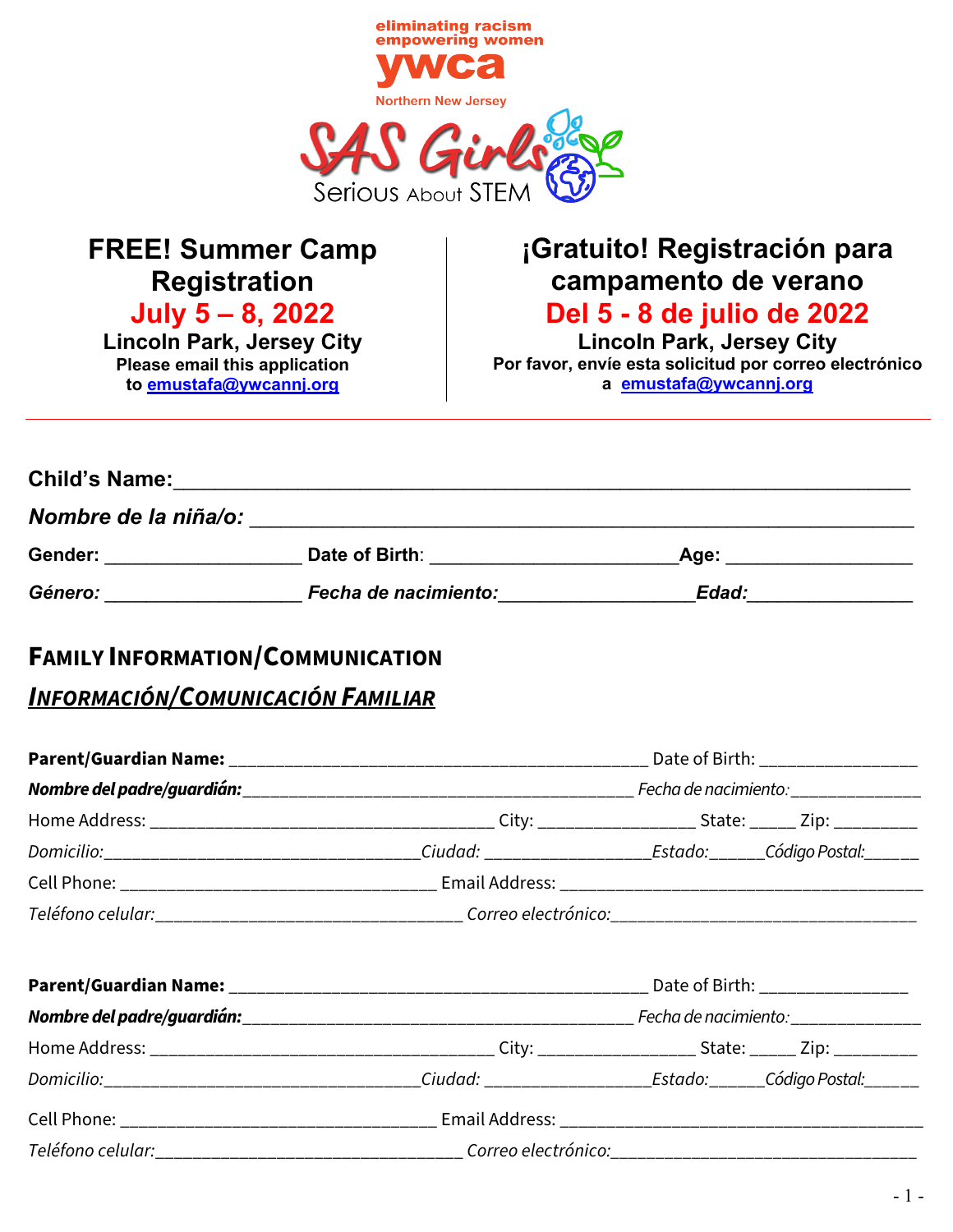### **Emergency Information/Communication**

If I am unable to pick-up or be reached regarding important matters pertaining to my child, I authorize these people to pick-up my child or answer questions.

| Name:<br><u> 1989 - Johann Stoff, deutscher Stoff, der Stoff, der Stoff, der Stoff, der Stoff, der Stoff, der Stoff, der S</u> | Relationship to Child: <b>Example 2018</b> |  |
|--------------------------------------------------------------------------------------------------------------------------------|--------------------------------------------|--|
|                                                                                                                                | Cell Phone: <u>_______________________</u> |  |
|                                                                                                                                |                                            |  |
| Name:                                                                                                                          | Relationship to Child: <b>Example 2018</b> |  |
| Daytime Phone:                                                                                                                 | Cell Phone: <u>______________</u>          |  |

### *Información/Comunicación de Emergencia*

*Si no puedo recoger o ser contactado con respecto a asuntos importantes relacionados con mi hija, autorizo a estas personas a recoger a mi hija o responder preguntas.*

| <b>Nombre:</b>   | Relación con el niño/a: |  |  |
|------------------|-------------------------|--|--|
| Teléfono diurno: | Teléfono celular        |  |  |
|                  |                         |  |  |
| <b>Nombre:</b>   | Relación con el niño/a: |  |  |
| Teléfono diurno: | Teléfono celular        |  |  |
|                  |                         |  |  |

\_\_\_\_\_\_\_\_\_\_\_\_\_\_\_\_\_\_\_\_\_\_\_\_\_\_\_\_\_\_\_\_\_\_\_\_\_\_\_\_\_\_\_\_\_\_\_\_\_\_\_\_\_\_\_\_\_\_\_\_\_\_\_\_\_\_\_\_\_\_\_\_\_\_\_\_\_\_\_\_\_\_\_\_\_\_\_\_\_\_\_\_\_\_  $\_$  ,  $\_$  ,  $\_$  ,  $\_$  ,  $\_$  ,  $\_$  ,  $\_$  ,  $\_$  ,  $\_$  ,  $\_$  ,  $\_$  ,  $\_$  ,  $\_$  ,  $\_$  ,  $\_$  ,  $\_$  ,  $\_$  ,  $\_$  ,  $\_$  ,  $\_$  ,  $\_$  ,  $\_$  ,  $\_$  ,  $\_$  ,  $\_$  ,  $\_$  ,  $\_$  ,  $\_$  ,  $\_$  ,  $\_$  ,  $\_$  ,  $\_$  ,  $\_$  ,  $\_$  ,  $\_$  ,  $\_$  ,  $\_$  ,

#### **Health information -**

Please include copies of physical and immunization records. (Physical date within one year.)

Any Medical Issues/ Allergies?  $\Box$  No  $\Box$  Yes, describe:

If your child has allergies requiring medical treatment – please include care plan from your doctor. \*Medication must be sent on child's first day (2 Epi-pens required) or child will not be permitted to attend camp.

### *Información de salud -*

*Por favor incluya copias de los registros físicos y de inmunización. (Fecha física dentro de un año.)* 

*¿Algún problema médico / alergias?*  No *Sí, describa:*

*Si su hija tiene alergias que requieren tratamiento médico, por favor incluya el plan de atención de su médico. \*La medicación debe enviarse el primer día del niño (se requieren 2 Epi-plumas) o no se permitirá que el niño asista al campamento.*

 $\_$  ,  $\_$  ,  $\_$  ,  $\_$  ,  $\_$  ,  $\_$  ,  $\_$  ,  $\_$  ,  $\_$  ,  $\_$  ,  $\_$  ,  $\_$  ,  $\_$  ,  $\_$  ,  $\_$  ,  $\_$  ,  $\_$  ,  $\_$  ,  $\_$  ,  $\_$  ,  $\_$  ,  $\_$  ,  $\_$  ,  $\_$  ,  $\_$  ,  $\_$  ,  $\_$  ,  $\_$  ,  $\_$  ,  $\_$  ,  $\_$  ,  $\_$  ,  $\_$  ,  $\_$  ,  $\_$  ,  $\_$  ,  $\_$  ,  $\_$  ,  $\_$  ,  $\_$  ,  $\_$  ,  $\_$  ,  $\_$  ,  $\_$  ,  $\_$  ,  $\_$  ,  $\_$  ,  $\_$  ,  $\_$  ,  $\_$  ,  $\_$  ,  $\_$  ,  $\_$  ,  $\_$  ,  $\_$  ,  $\_$  ,  $\_$  ,  $\_$  ,  $\_$  ,  $\_$  ,  $\_$  ,  $\_$  ,  $\_$  ,  $\_$  ,  $\_$  ,  $\_$  ,  $\_$  ,  $\_$  ,  $\_$  ,  $\_$  ,  $\_$  ,  $\_$  ,  $\_$  ,  $\_$  ,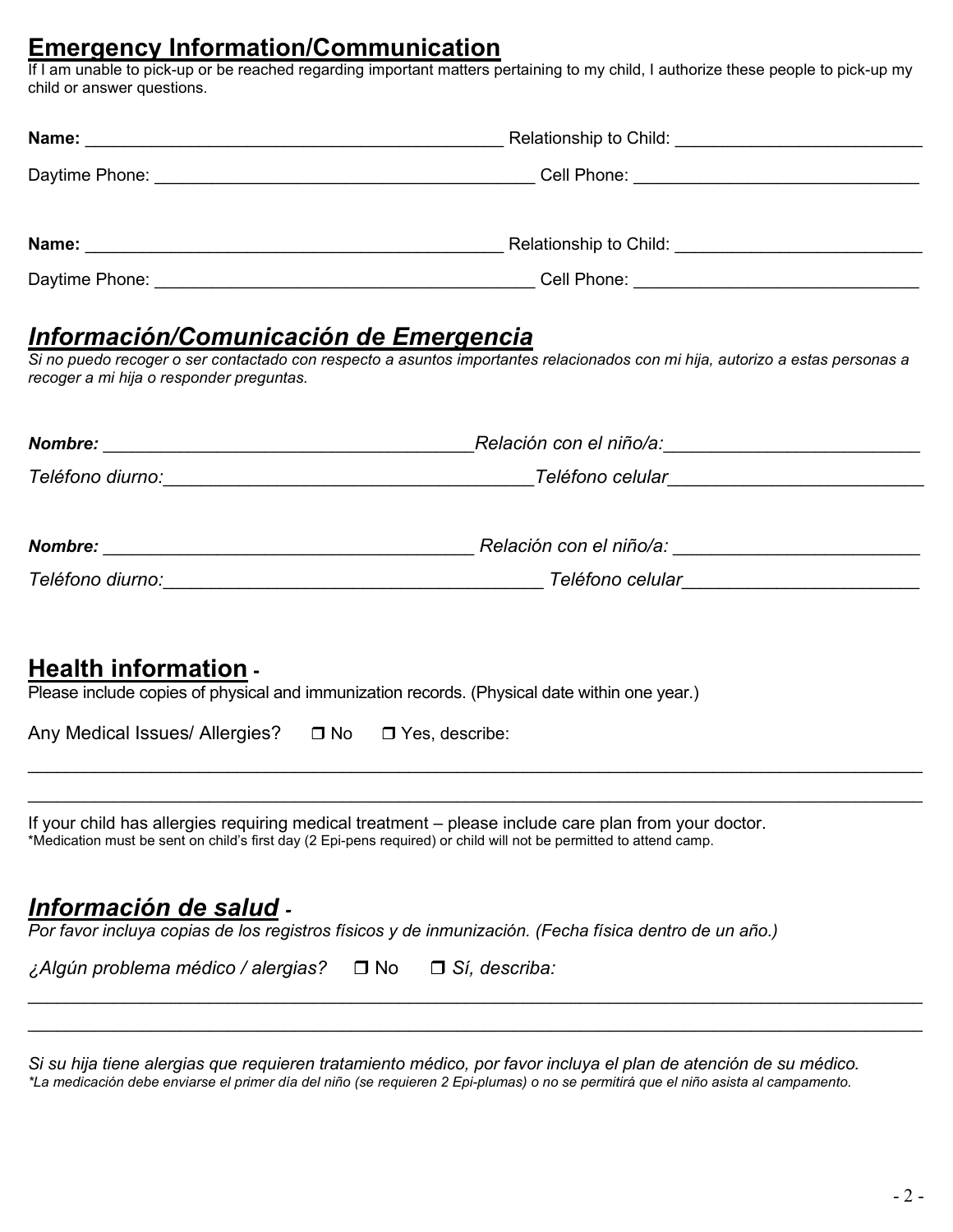#### **Please complete this section**

**(Note: all personal information is confidential and used for grant reporting purposes only)**

#### *Por favor complete esta sección*

**(Nota: toda la información personal es confidencial y se utiliza solo con fines de informes de becas)**

#### **Which best describes you -** *Lo que mejor te describe:*

- Asian or Pacific Islander *Asiáticos o isleños del Pacífico*
- Black or African American *Negro o afroamericano*
- Hispanic or Latino *Hispano o latino*
- Native American or Alaskan Native *Nativo americano o nativo de Alaska*
- White or Caucasian *Blanco o caucásico*
- Multiracial or Biracial *Multirracial o Biracial*
	- Race or ethnicity not listed here *Raza u origen étnico no enumerados aquí:*

#### **How did you hear about this program? -** *¿Cómo te enteraste de este programa?*

- Social Media *Redes Sociales*
- E-Blast or Email *E-Blast o correo electrónico*
- Word of Mouth *En persona*
- Other *Otro*

**Credit Card - Tarjeta de crédito**

#### **PAYMENT OPTIONS - One-time Fee: \$25 OPCIONES DE PAGO** - **Pago de una ocasión de \$25**

#### **Electronic Fund Transfer (EFT) – Voided Check must be provided.** *Transferencia de fondos electrónicos - debe de proporcionar un cheque vacío*

| ⊔∪reait ∪ard - Tarjeta de credito                                                                                                                                                                           |  |                              |             |
|-------------------------------------------------------------------------------------------------------------------------------------------------------------------------------------------------------------|--|------------------------------|-------------|
| Type of Card - Tipo de tarjeta: □ American Express □ Discover □ □ MasterCard                                                                                                                                |  |                              | $\Box$ Visa |
| Nombre como aparece en su tarjeta de crédito: __________________________________                                                                                                                            |  |                              |             |
|                                                                                                                                                                                                             |  |                              |             |
|                                                                                                                                                                                                             |  |                              |             |
|                                                                                                                                                                                                             |  |                              |             |
| Cardholder Email Address - Dirección de correo electrónico del dueño de la tarjeta:                                                                                                                         |  |                              |             |
| $\Box$ I authorize the YWCA NNJ to charge my credit card for my child's summer camp tuition.<br>□ Autorizo a la YWCA NNJ a cargar en mi tarjeta de crédito la matrícula del campamento de verano de mi hija |  |                              |             |
|                                                                                                                                                                                                             |  | Date: ______________________ |             |
|                                                                                                                                                                                                             |  |                              |             |

*Firma:* \_\_\_\_\_\_\_\_\_\_\_\_\_\_\_\_\_\_\_\_\_\_\_\_\_\_\_\_\_\_\_\_\_\_\_\_\_\_ *Fecha*:\_\_\_\_\_\_\_\_\_\_\_\_\_\_\_\_\_\_\_\_\_

YWCA Northern New Jersey l 214 State Street, Suite 203A l Hackensack, NJ 07601 l ywcannj.org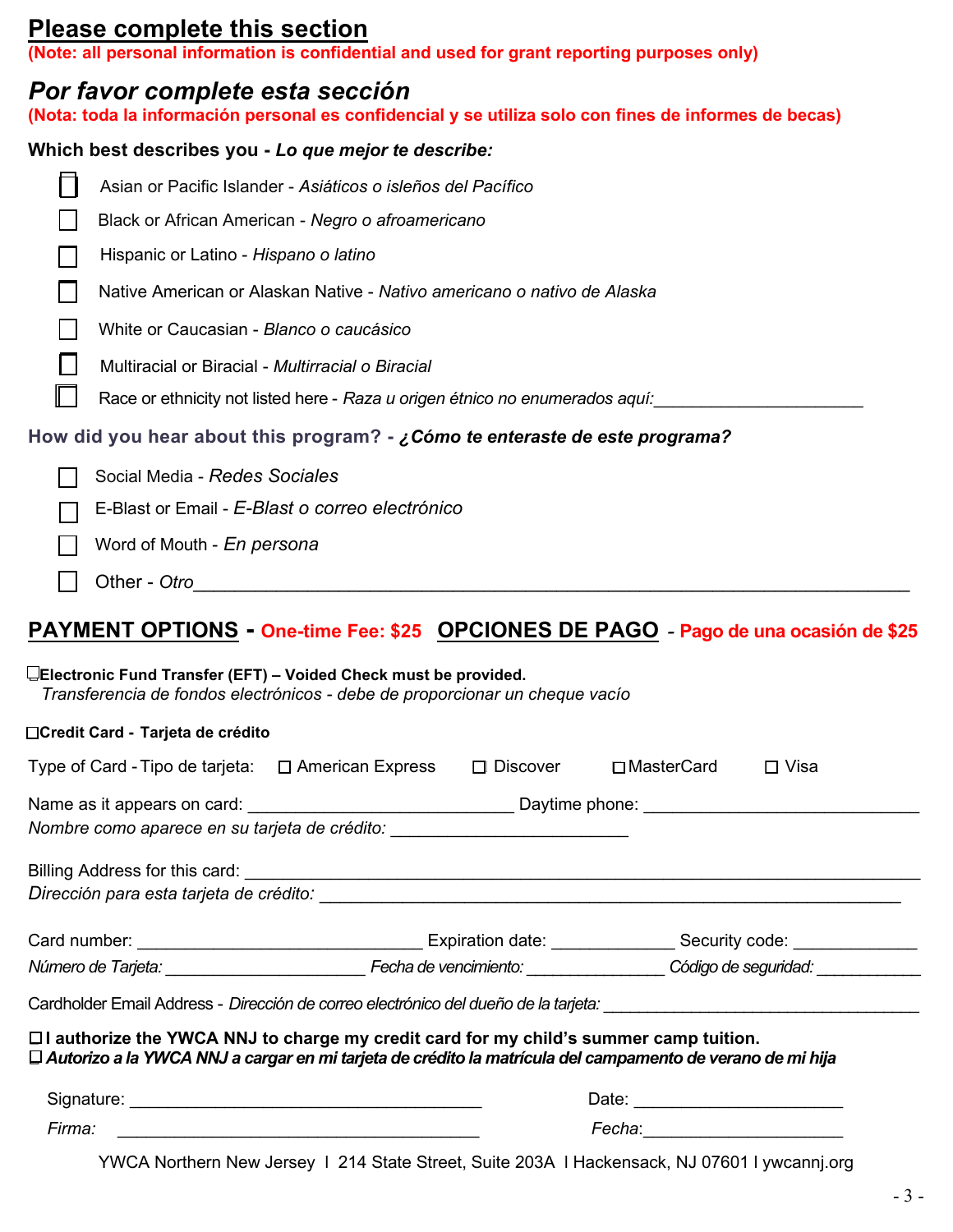

# Permissions and Waiver/ Permiso y Renuncia

□ Yes, you have permission to use my / my child's photo/video in YWCA Northern New Jersey communications, marketing and public relations. I understand that the photos/videos may be used in print, video, digital media, presentations, public relations materials, and social media. I also understand that I will not be compensated for the use of such photos/videos.

□ **No**, you do not have my permission.

**□ Yes,** the child named on this contract is in good health and is able to fully participate in all activities offered at YWCA summer camps. In an emergency, when either I or the emergency contact above cannot be reached, I hereby give permission for the YWCA to take any action deemed necessary for the best interests of my child. I also give permission for any medical personnel selected by the camp to provide needed care including any resuscitation efforts and emergency room care.

□ Yes, I have read, understand and have access to a copy of the parent handbook, which includes the Management of Communicable Diseases, Expulsion/ Discipline Policy, Release of Children Policy, Medication Policy, the Information to Parents from the Department of Health and the social media policy (always available online at www.ywcannj.org). I understand it is my responsibility to read all the policies and I have read this entire application and I agree to abide by all terms and regulations.

**□ Yes,** I have read, fully understand and accept this release, hold harmless and waiver. I agree to release and hold harmless YWCA Northern New Jersey and all of its affiliates and its and their officers, directors, trustees, employees, agents, representatives, successors or assigns from any all claims or causes of action. I, further agree to give up or waive any right that you may otherwise have to bring claims or causes of action, including for negligence where not prohibited by law, against YWCA Northern New Jersey or any of its affiliates and its and their officers, directors, trustees, employees, agents, representatives, successors or assigns for personal injury, including death, or loss of or damage to property.

#### **Please email this application to [emustafa@ywcannj.org](mailto:emustafa@ywcannj.org)**

YWCA Northern New Jersey l 214 State Street, Suite 203A l Hackensack, NJ 07601 l ywcannj.org